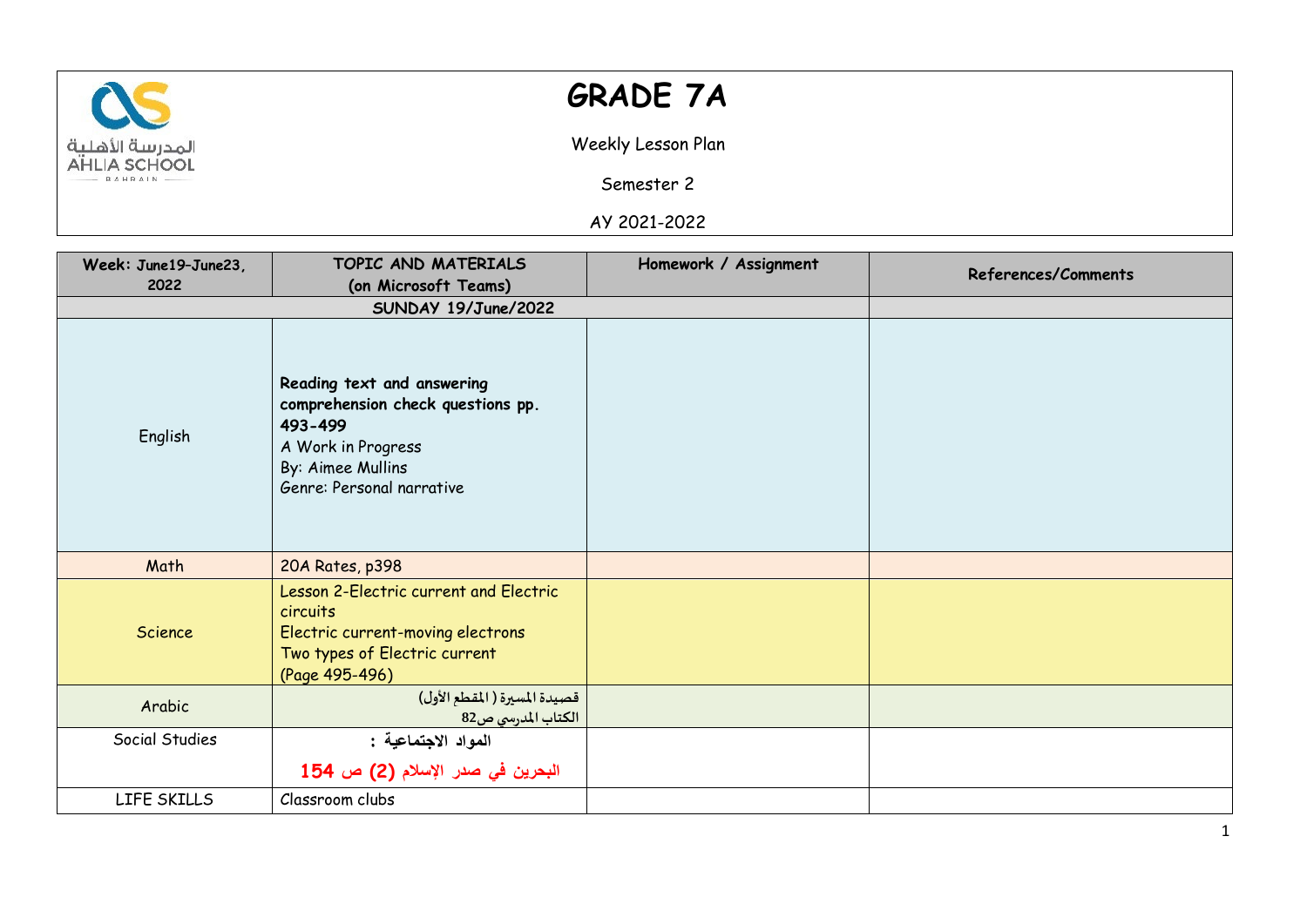| MONDAY 20/June/2022  |                                                                                                                                                     |  |           |
|----------------------|-----------------------------------------------------------------------------------------------------------------------------------------------------|--|-----------|
| English              | A Work in Progress: Concept<br>Vocabulary p. 492 and p. 500                                                                                         |  |           |
| Math                 | 20B Speed, p401                                                                                                                                     |  |           |
| <b>Science</b>       | Lesson 2-Electric current and Electric<br>circuits<br>The Circuit-A path for Electric Current<br>(Page 497-499)                                     |  |           |
| Arabic               | قصيدة المسيرة ( المقطع الثاني)<br>الكتاب المدرسي ص82                                                                                                |  |           |
| French               | Activités :<br>L'interrogation Totale (1)<br>Transformer une phrase<br>$\bullet$<br>déclarative a une<br>interrogation totale de trois<br>manières. |  | VACANCESI |
| Art                  | Modify artworks. (Priority for anime<br>lesson).<br>NOTE: please bring all artworks with one<br>black chart.                                        |  |           |
| TUESDAY 21/June/2022 |                                                                                                                                                     |  |           |
| English              | Analyze Craft and Structure: Author's<br>Choice; Word choice and Humor p. 501                                                                       |  |           |
| Math                 | 20C Density, p407                                                                                                                                   |  |           |
| Science              | Lesson 2-Electric current and Electric<br>circuits<br><b>Practical Electric circuit</b>                                                             |  |           |
| Arabic               | قصيدة المسيرة (المقطع الثالث)<br>الكتاب المدرسي ص82                                                                                                 |  |           |
| Social Studies       | أنشطة إثرائية                                                                                                                                       |  |           |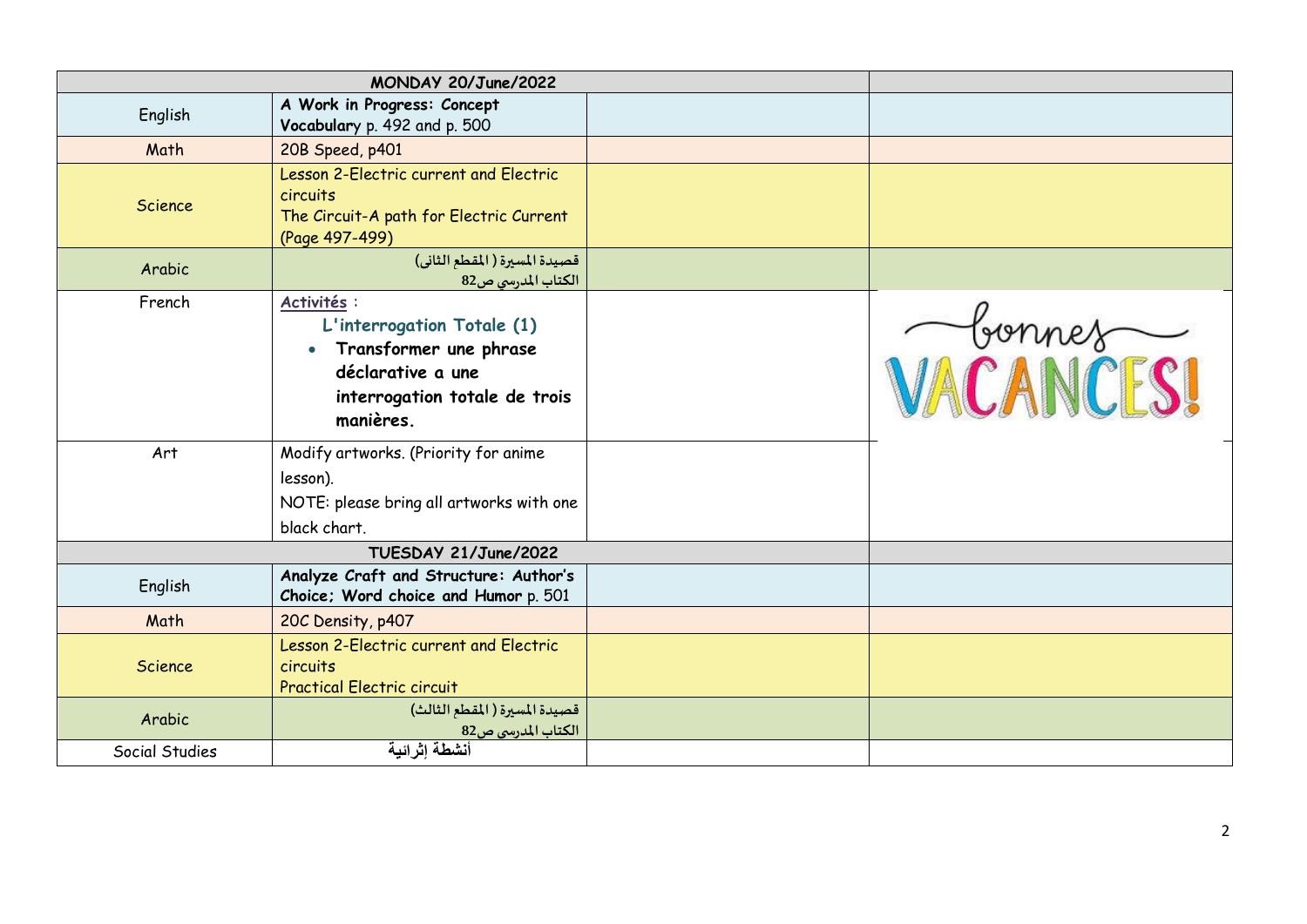| French                 | Activités :<br>L'interrogation Totale (2)<br>Transformer une phrase<br>$\bullet$<br>déclarative a une<br>interrogation totale de trois<br>manières.<br>Construire des phrases<br>$\bullet$<br>interrogatives |  | wish you all the best<br>or your holid<br>the happiness<br>the vacation embrace<br>you<br>ansnu<br>wedskenya.com |  |
|------------------------|--------------------------------------------------------------------------------------------------------------------------------------------------------------------------------------------------------------|--|------------------------------------------------------------------------------------------------------------------|--|
| WEDNESDAY 22/June/2022 |                                                                                                                                                                                                              |  |                                                                                                                  |  |
| English                | <b>Conventions: Informal Grammar</b><br>p. 502                                                                                                                                                               |  |                                                                                                                  |  |
| Math                   | 20D Unit Cost, p407                                                                                                                                                                                          |  |                                                                                                                  |  |
| Science                | Lesson 3-Magnetism<br>Magnetic Fields (Page 506-509)                                                                                                                                                         |  |                                                                                                                  |  |
| Arabic                 | <mark>قراءة خارجية: يقرأ الطالب نصًا مناسبًا لمستواه ، ثم</mark><br>يجيب عن مجموعة من الأسئلة                                                                                                                |  |                                                                                                                  |  |
| ICT                    | Unit 4: MS FrontPage<br>Lesson 7: Final Project [Cont/]<br>Pg. 109 - 111                                                                                                                                     |  |                                                                                                                  |  |
| <b>Islamic Studies</b> | تلاوة القرآن الكريم<br>تلاوة سورة الفرقان (الآيات 27-31)<br>صفحة :72                                                                                                                                         |  |                                                                                                                  |  |
| THURSDAY 23/June/2022  |                                                                                                                                                                                                              |  |                                                                                                                  |  |
| English                | Speaking and Listening: Quotation<br>discussion p. 503                                                                                                                                                       |  |                                                                                                                  |  |
| Math                   | 20E Exchange Rates, p412                                                                                                                                                                                     |  |                                                                                                                  |  |